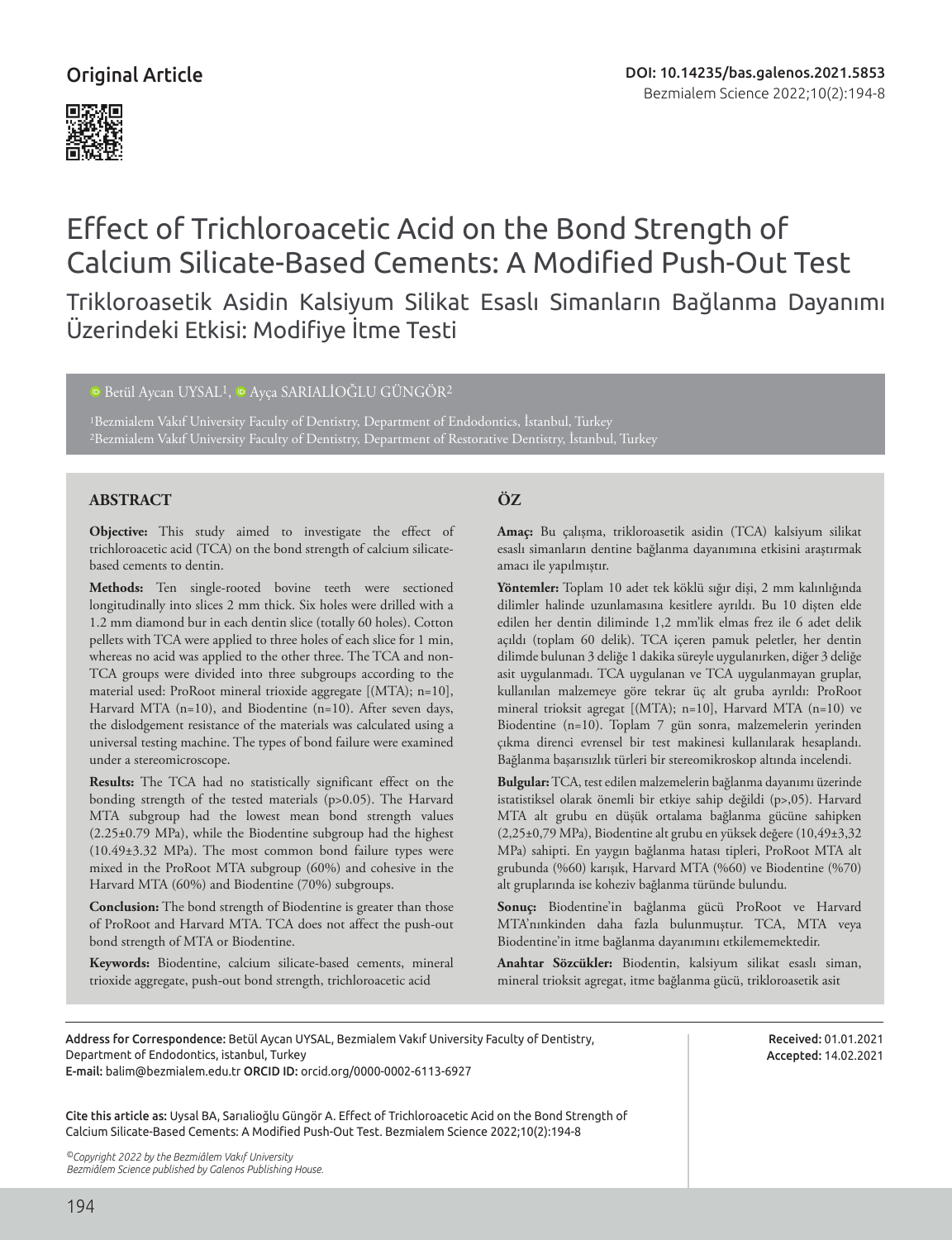# **Introduction**

Loss of dental hard tissue and root resorption may occur as a result of osteoclastic action (1). Root resorption may be associated with many causes, such as cystic lesions, trauma, impacted teeth, and endocrine disturbances (2,3). External cervical resorption (ECR) is a type of resorption that affects the periodontal ligament, cementum, and dentin most commonly localized at or below the cervical margin (4). When resorption is correctly diagnosed and treated with a biocompatible material with adequate sealing ability, the prognosis can be favorable (5).

Mineral trioxide aggregate (MTA) has many desirable properties, including bactericidal effects, biocompatibility, radiopacity, and good sealing ability (6). However, it also has certain drawbacks, such as a high price, a long setting time, and potential tooth discoloration (7). To overcome these drawbacks, new calcium silicate-based materials have been produced. Biodentine (Septodont, Saint-Maur-des-Fossés, France), a silicate-based cement, exhibits several favorable properties, such as a short setting time, high mechanical strength, and superior handling characteristics (8). It is an effective repair material due to its excellent sealing ability, short setting time, high compressive strength, and biomineralization properties (8-10).

The use of MTA or Biodentine as repair materials is recommended after the elimination of granulomatous tissue in the perforation area (11). In external cervical resorption, topical application of 90% aqueous trichloroacetic acid (TCA) solution to granulomatous tissue is recommended (12). TCA induces coagulation necrosis, and tissue in the resorption cavity loses its vascularization features. TCA inactivates potentially resorptive cells and penetrates into smaller resorptive areas that may not be cleaned with mechanical instrumentation (13,14).

Several studies have investigated the push-out bond strength of calcium silicate-based cements, such as MTA and Biodentine, to dentin (15-21). However, to our knowledge, no study has examined whether TCA used in ECR has an effect on the pushout bond strength of these materials. Therefore, this study aimed to investigate the effect of TCA on the bond strength of ProRoot MTA (Dentsply Sirona), Harvard MTA (Harvard Dental International, Hoppegarten, Germany), and Biodentine. The null hypotheses were that TCA would not significantly affect push-out bond strength of calcium silicate-based cements and there would be no significant difference in bond strength between the tested materials.

# **Methods**

# **Sample Preparation**

A total of 10 freshly extracted bovine teeth with single root canals were used to get 60 holes in this study. Animals were slaughtered for feeding purposes, and the teeth were donated to this study. This investigation was not classified as an animal study because our work had no influence on the premortal fate of the animals or the slaughtering process. After the teeth were decoronated, the apical and middle thirds of the roots were removed. Then, sections

at a distance of 8 mm from the coronal thirds were used. The root pieces were embedded in acrylic blocks parallel to the root canal. The root dentin was sectioned longitudinally into slices 2 mm thick using a cutting machine (Mecatome T180; Presi, Eybens, France) with a disc (Metkon Instruments Inc., Bursa, Turkey) under water cooling. Similar to the study of Orhan et al. (18), six holes were drilled in each dentin slice, three on the right and three on the left side of the root canal to standardize all samples. A size 1.2 mm diameter diamond bur and a high-speed dental handpiece were used (Figure 1). The holes were drilled midway between the external cementum and the root canal wall. The samples were divided into two groups: TCA (n=30) and non-TCA applied (n=30). Small amounts of 90% aqueous TCA were absorbed into small cotton pellets and then dampened on gauze. The cotton pellets were applied to three holes of each dentin slice for 1 min (13), whereas no acid was applied to the other three. The TCA and non-TCA groups were divided into three subgroups according to the material used: ProRoot (MTA; n=10), Harvard MTA (n=10), and Biodentine (n=10).

For standardization purposes, ProRoot MTA, Harvard MTA, and Biodentine were incrementally placed in two holes each, one with and one without TCA, in each slice. All materials were prepared according to the manufacturers' instructions. The same procedure was repeated for all 10 samples. Residual material was removed from the dentin surfaces with a scalpel. The dentin slices were subsequently placed in wet gauze and then placed in an incubator at 37 °C with 100% humidity for seven days.

# **Push-out Test**

A universal testing machine (Instron Universal; Elista, Istanbul, Turkey) was used to calculate the push-out bond strength of the materials. The samples were placed on a metal plate with a gap in the middle. A 1 mm plunger tip was positioned on the materials. Pressure was applied at the center of the material in each hole with the Instron probe moving at a speed of 0.5 mm/ minimum. The greatest force applied to the materials at the time of dislodgement was recorded in newtons. The push-out bond strength was calculated in megapascals according to the formula



test. (A1) ProRoot MTA, (A2) ProRoot MTA + TCA, (B1) Harvard MTA, (B2) Harvard MTA + TCA, (C1) Biodentine.<br>(G3) Biodentine TCA canal radius, and h is the thickness of the dentine slice. The dentine slice  $\alpha$ Figure 1. Preparation of the samples for the push-out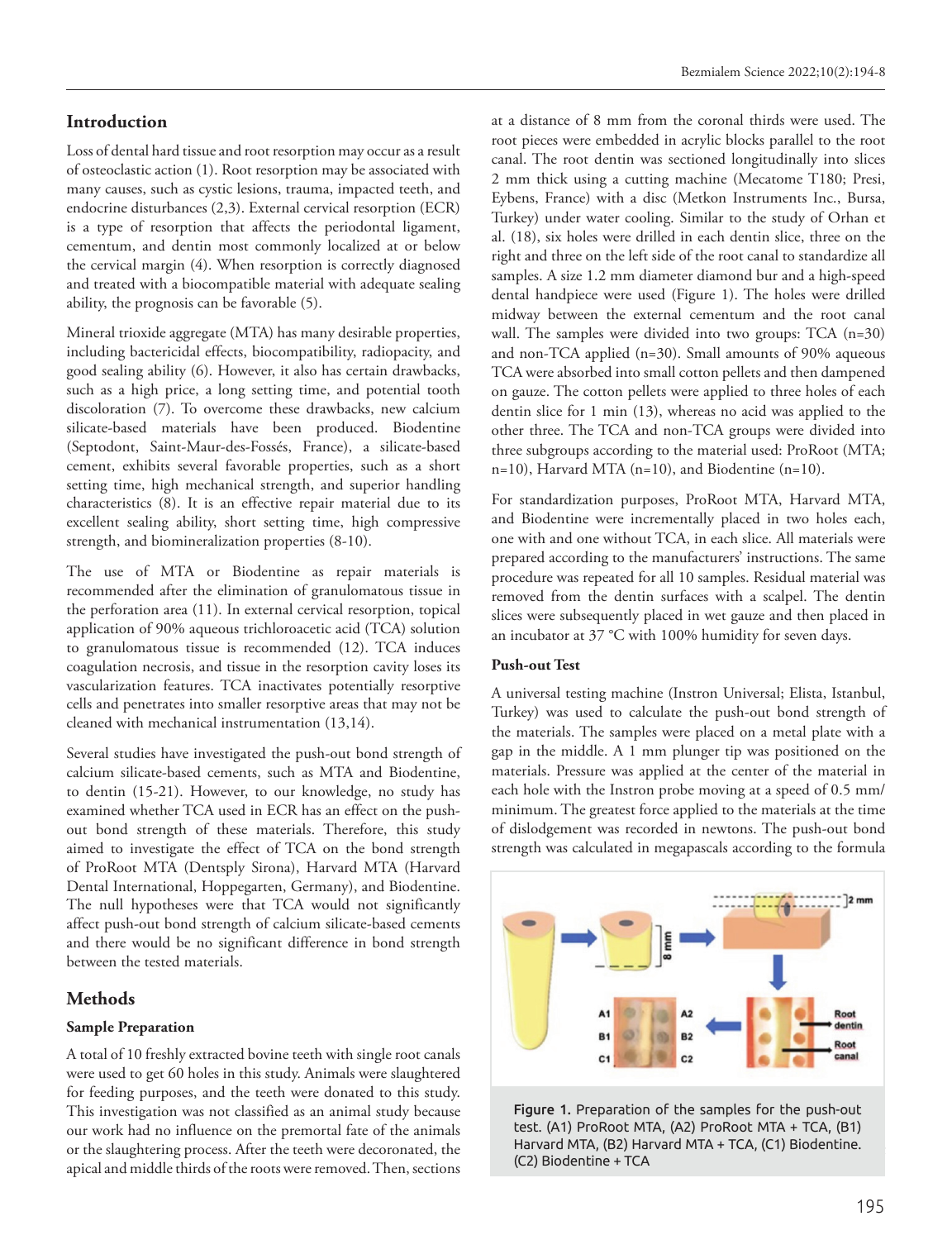After the measurements, the types of failures were examined under a stereomicroscope at 8X magnification (Olympus Corporation, Taichung, Taiwan). Bond failures were classified as adhesive, cohesive, or mixed.

#### **Statistical Analysis**

The normality of data distribution was examined using the Shapiro-Wilk test. As the data were normally distributed, parametric tests were used. The independent t-test was used for comparisons between the groups. The statistical analysis was performed using IBM SPSS Statistics version 24 (IBM, Armonk, NY, USA) for Windows. The level of statistical significance was set to 5%.

# **Results**

Table 1 shows the mean push-out bond strength values obtained from the displacement of the materials in the TCA and non-TCA groups and the ProRoot MTA, Harvard MTA, and Biodentine subgroups. TCA had no statistically significant effect on the bonding strength of the tested materials (P>0.05). The Harvard MTA subgroup had the lowest mean bond strength values (2.25±0.79 MPa), whereas the Biodentine subgroup had the highest (10.49±3.32 MPa). Figure 2 presents the results in a graph.

The most common bond failure types were mixed in the ProRoot MTA subgroup (60%) and cohesive in the Harvard MTA (60%) and Biodentine (70%) subgroups (Table 2). Stereomicroscopic images of samples are shown in Figure 3.

# **Discussion**

The TCA is manufactured by the chlorination of acetic acid, and its aqueous solution is highly acidic, yielding a pH of 1.0.

| Table 1. Mean and standard deviation of the push-out      |
|-----------------------------------------------------------|
| bond strength values (MPa) for the displacement of tested |
| materials from the samples                                |

|                    | Mean $\pm$ SD                | P     |
|--------------------|------------------------------|-------|
| ProRoot MTA        | $4.08 \pm 2.75$ <sup>b</sup> | 0.985 |
| ProRoot MTA + TCA  | $4.06 \pm 2.28$ <sup>b</sup> |       |
| <b>Harvard MTA</b> | $2.25 \pm 0.79$ <sup>a</sup> | 0.863 |
| Harvard MTA + TCA  | $2.32 \pm 0.82$ <sup>a</sup> |       |
| Biodentine         | $10.49 \pm 3.32$ c           | 0.230 |
| Biodentine + TCA   | $8.79 \pm 2.78$ <sup>c</sup> |       |
| P.                 | 0.042                        |       |
| CD                 |                              |       |

andart deviation, TCA: Trichloroacetic acid:

#### Table 2. Percentage of failure types in each tested group

|             | Adhesive/cohesive/mixed (%) |
|-------------|-----------------------------|
| ProRoot MTA | 10/30/60                    |
| Harvard MTA | 10/60/30                    |
| Biodentine  | 0/70/30                     |

When applying TCA to a ECR area to exert its caustic effect, it may make contact with dental hard tissues (22). Khoroushi and Tavasoli (23) reported that the contact of TCA with enamel had a positive effect on the shear bond strength of resin composite to enamel. Although the effects of TCA on resin composite have been investigated, to the best knowledge, no study has examined whether TCA has an effect on the push-out bond strength of MTA and Biodentine. TCA did reduce the push-out bond strength, especially of Biodentine. However, this decrease did not significantly affect the push-out bond strength of the tested materials. Therefore, our first null hypothesis was accepted. This result is not in line with previous studies reporting that acidic environments significantly affect the physical and chemical properties of MTA and Biodentine (21). This inconsistency might be due to the fact that in this study, TCA was applied for 1 min before the materials were placed in the holes, whereas previous studies exposed the tested materials to large amounts of acetic acid (24,25), EDTA (17,21), or citric acid  $(17)$  for more than 1 min, thus significantly affecting their push-out bond strength.

In our study, ProRoot MTA showed predominantly mixed failure, whereas Harvard MTA and Biodentine displayed mostly cohesive failure. A previous study found higher Ca<sup>+2</sup> ion release with Harvard MTA than with ProRoot MTA after seven days and lower solubility of the former than the latter (26). Ion release results in a porous surface structure, which weakens the material's structure and reduces its cohesion (27). It is thus possible that Harvard MTA may be broken up by itself, resulting in cohesive rather than adhesive bond failure. The high calcium ion release observed in Biodentine is associated with a higher proportion of tricalcium silicate than in MTA (28) and may result in the presence of cohesive failure in Biodentine, as in Harvard MTA. Additionally, previous studies reported that MTA-dentin bond failures were usually adhesive (10,16), but in our study, it might be possible to observe mixed or cohesive bond failures depending on the use of TCA.

In a previous study, roots filled with Biodentine displayed significantly greater push-out bond strength than Harvard and ProRoot MTA, while there was no statistically significant difference between the latter two (20). In our study, Biodentine also exhibited the greatest push-out bond strength, but there was also a statistically significant difference between ProRoot MTA and Harvard MTA, with the latter exhibiting significantly less push-out bond strength. According to these results, our second null hypothesis was rejected.

Harvard MTA is composed of 75wt% calcium magnesium orthosilicate (merwinite), while ProRoot MTA contains 90% tricalcium silicon pentaoxide (hatrurite) (26). Merwinite exhibits low solubility and good mechanical properties (29). On the other hand, the fact that Harvard MTA contains a high proportion of merwinite, unlike ProRoot MTA, may be responsible for the lower push-out bond strength of Harvard MTA. A previous study found that Biodentine and ProRoot MTA had comparable bond strength in apical dentin, but Biodentine exhibited significantly greater bond strength in coronal dentin (15).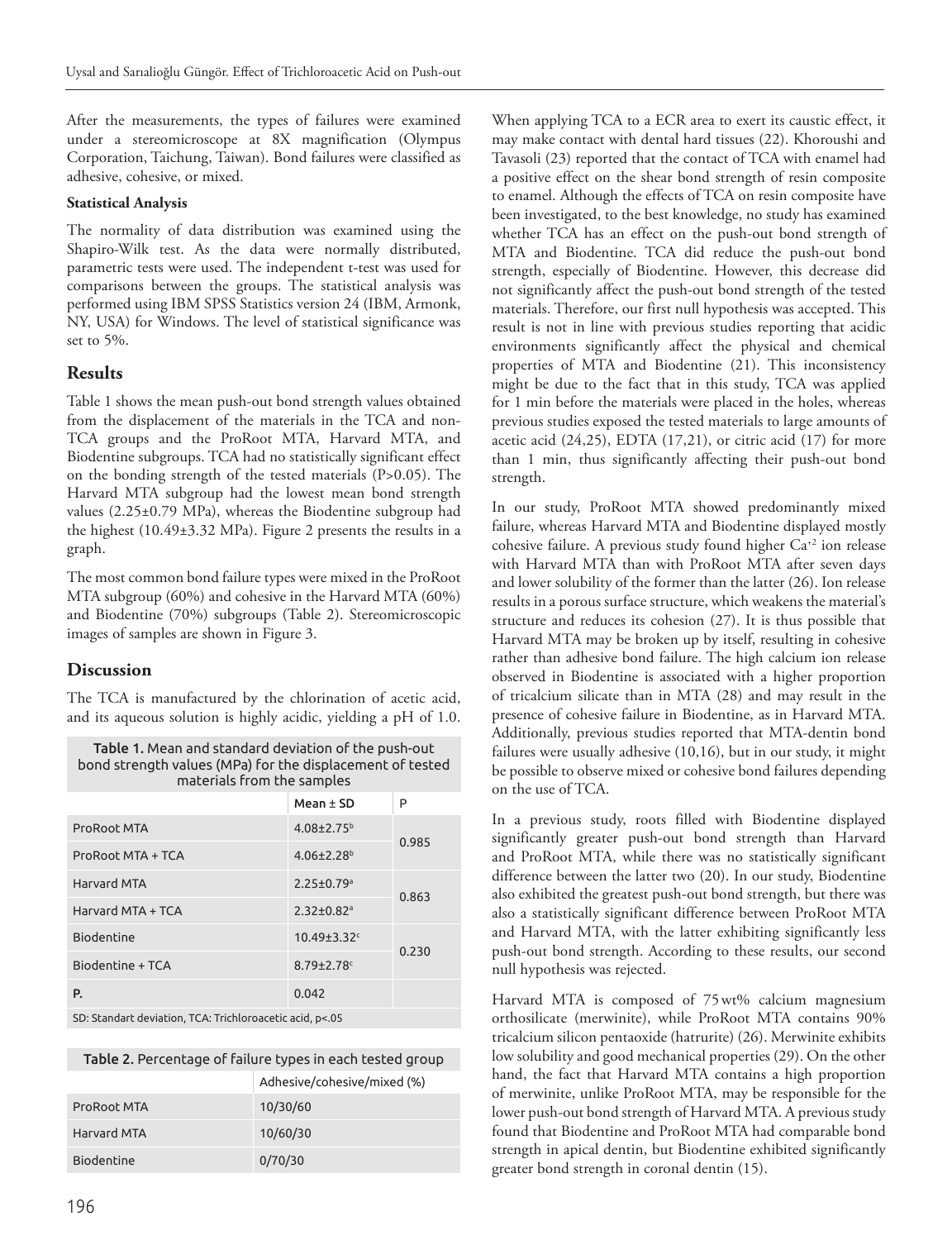

Figure 2. Box plot of the push-out bond strength (MPa) of the tested materials



Figure 3. Representative failure types, (A) ProRoot MTA mixed failure, (B) Harvard MTA cohesive failure, (C) Biodentine cohesive failure

In our study, it may be possible to find this result depending on the use of the coronal part of the root. Biodentine is made of smaller particles than other cements, which allows deeper penetration into dentine tubules (30). This ability, combined with its short setting time and the presence of calcium chloride, might explain Biodentine's relatively greater push-out bond strength.

#### **Study Limitations**

The limitation of this study was that TCA-induced changes in the dentin walls were not scanned with a microscope such as the scanning electron microscope, which would provide more detailed examination. In further studies, it will be more appropriate to examine TCA-induced changes in the dentin walls in more detail.

# **Conclusion**

The results of this study indicate that the bond strength of Biodentine is greater than that of ProRoot and Harvard MTA and that Harvard MTA exhibits the least bond strength. TCA does not significantly affect the push-out bond strength of MTA or Biodentine.

#### **Ethics**

**Ethics Committee Approval:** No human tissue was used.

Peer-review: Externally peer reviewed.

#### **Authorship Contributions**

Concept: B.A.U., A.S.G., Design: B.A.U., Data Collection or Processing: B.A.U., Analysis or Interpretation: B.A.U., A.S.G., Literature Search: B.A.U., A.S.G., Writing: B.A.U.

**Conflict of Interest:** No conflict of interest was declared by the authors.

**Financial Disclosure:** The authors declared that this study received no financial support.

#### **References**

- 1. Patel S, Kanagasingam S, Pitt Ford T. External cervical resorption: a review. J Endod 2009;35:616-25.
- 2. Andreasen JO. External root resorption: its implication in dental traumatology, paedodontics, periodontics, orthodontics and endodontics. Int Endod J 1985;18:109-18.
- 3. Bansal P, Nikhil V, Kapur S. Multiple idiopathic external apical root resorption: a rare case report. J Conserv Dent 2015;18:70-2.
- 4. Heithersay GS. Treatment of invasive cervical resorption: an analysis of results using topical application of trichloracetic acid, curettage, and restoration. Quintessence Int 1999;30:96-110.
- 5. Baroudi K, Samir S. Sealing Ability of MTA Used in Perforation Repair of Permanent Teeth; Literature Review. Open Dent J 2016;10:278-86.